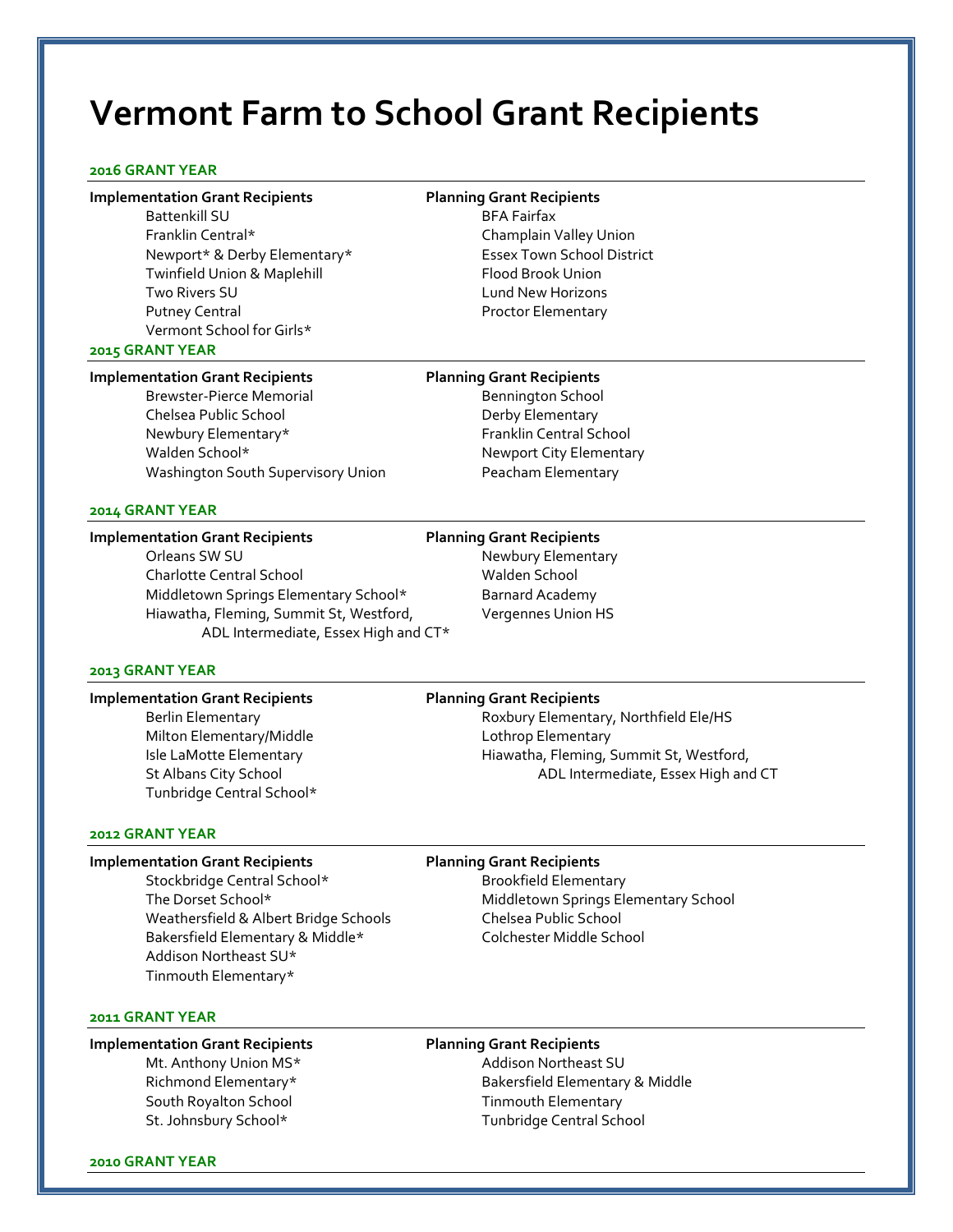# **Implementation Grant Recipients Planning Grant Recipients**

Troy School **Peacham School** Randolph Elementary\* The Dorset School

Cabot School\* Craftsbury Schools Woodstock Elementary **Stockbridge Central School** Twinfield Union School\* Twinfield Union School\* Cavendish Town Elementary St. Johnsbury School

### **2009 GRANT YEAR**

# **Implementation Grant Recipients Planning Grant Recipients**

Lawrence Barnes Elementary **Richmond Elementary** Albany Community School Cabot School Sharon Elementary **Randolph Elementary Randolph Elementary** Harwood Union Middle & HS Thetford Academy\* State Street School

Dover Elementary **Mt. Anthony Union Middle School** 

# **2008 GRANT YEAR**

# **Implementation Grant Recipients Planning Grant Recipients**

Alburgh Elementary **Alburgh Elementary People's Academy** Arlington School District Thetford Academy Bradford Elementary **Twinfield Union School** Fairfield & Sheldon Schools Lakeview Union School Mettawee Community School Vergennes Elementary

# **2007 GRANT YEAR**

# **Implementation Grant Recipients Planning Grant Recipients**

Academy, Oak Grove & Green St. Schools Jay Westfield Elementary Barre Town Middle & Elementary The Communication of Rumney Memorial School Bingham Memorial **Salisbury Community** Salisbury Community Blue Mountain Union **Ferrisburgh Central School** Hartland Elementary **Washington Village School** Winooski Elementary, Middle & HS Woodstock Union Middle & HS

# \**Previous Planning Grant School*